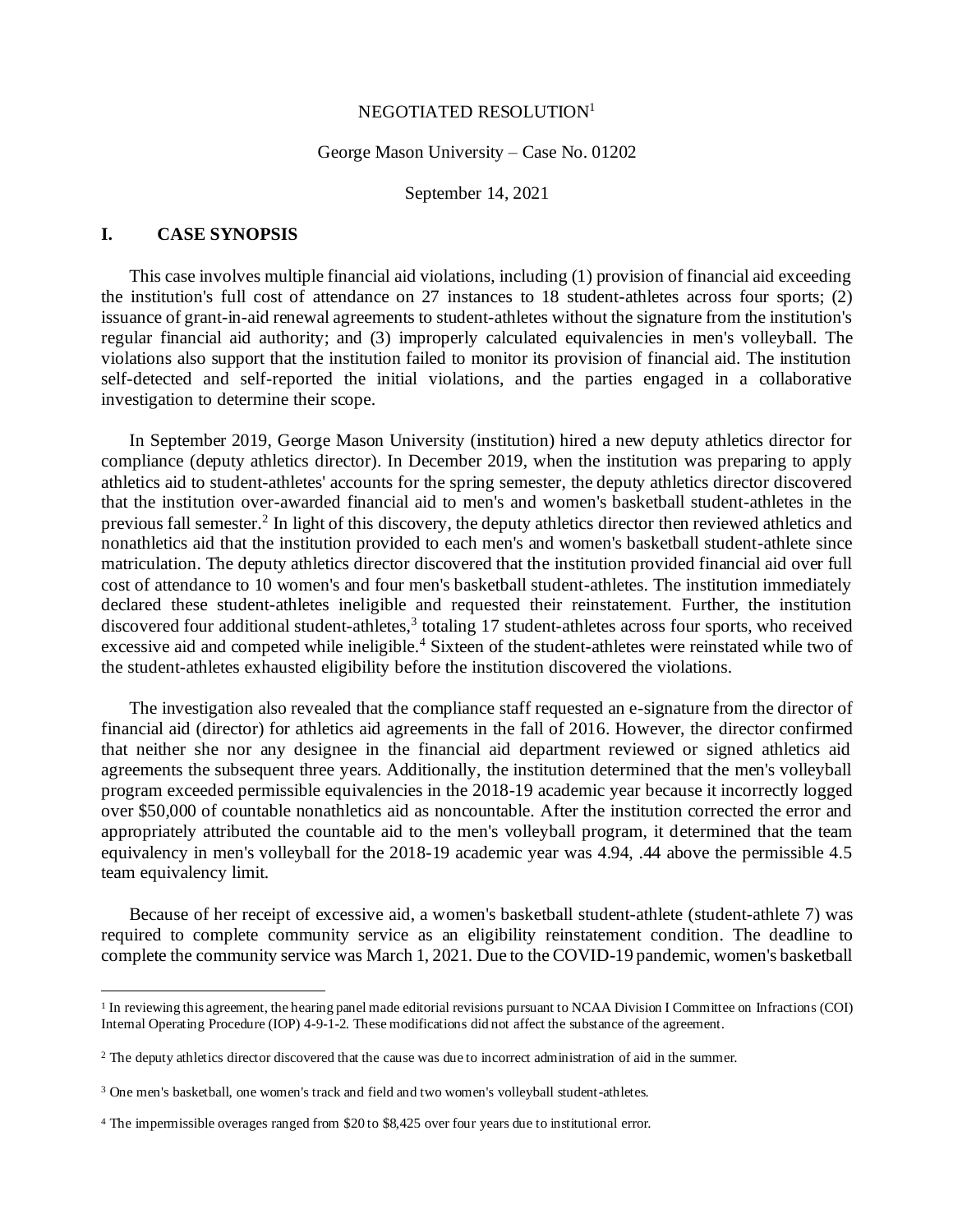staff departures and the director of compliance's departure, the institution erroneously permitted studentathlete 7 to compete in one contest prior to her completion of community service. Student-athlete 7 subsequently completed her requirements April 16 and was reinstated without further conditions. The NCAA enforcement staff and institution agree that this violation is Level III.

Finally, the institution and enforcement staff agree that the institution failed to monitor and ensure compliance when it failed to (a) implement monitoring systems to discover miscalculations of athletics aid, (b) obtain required signatures from the institution's regular financial aid authority or designee and (c) adequately educate individuals in compliance and financial aid so they could appropriately monitor the administration of athletics aid.

The enforcement staff appreciated the institution's effort in this case. Not only did the institution promptly self-detect and self-report the initial violations, it devoted substantial time and resources throughout the investigation to assist the enforcement staff, discover critical information and timely recertify student-athletes' eligibility.

# **II. PARTIES' AGREEMENTS**

#### **A. Agreed-upon findings of fact, violations of NCAA legislation and violation levels.**

1. [NCAA Division I Manual Bylaws 12.11.1, 15.1, 15.3.2.2 and 16.8.1 (2016-17 through 2019-20), and 15.5.3.1.1 and 15.5.3.2 (2018-19)] (Level II)

The institution and enforcement staff agree that from the 2016-17 through 2019-20 academic years, the institution improperly provided financial aid exceeding the institution's full cost of attendance on 27 instances to 18 student-athletes across four sports, contrary to NCAA financial aid legislation. The total value of the impermissible financial aid was approximately \$35,810. Further, from the 2016-17 through 2019-20 academic years, the institution issued grant-in-aid renewal agreements to its student-athletes without the signature from the institution's regular financial aid authority. Lastly, during the 2018-19 academic year, the institution improperly calculated equivalencies in men's volleyball. As a result of the impermissible financial aid, 17 student-athletes practiced, competed in 196 contests and received actual and necessary expenses while ineligible. Specifically:

> a. From the 2016-17 through 2019-20 academic years, the institution improperly provided financial aid exceeding the institution's full cost of attendance. The following chart identifies the amount of impermissible aid:

| <b>Student-athlete</b> | <b>Sport</b> | 2016-17 | 2017-18 | 2018-19    | 2019-20    | <b>Total</b> |
|------------------------|--------------|---------|---------|------------|------------|--------------|
| Student-athlete 1      | <b>WBB</b>   | \$286   |         | \$953      |            | \$1,239      |
| Student-athlete 2      | <b>WBB</b>   |         |         | \$399      | \$2,871.50 | \$3,270.50   |
| Student-athlete 3      | <b>WBB</b>   |         |         |            | \$4,560.25 | \$4,560.25   |
| Student-athlete 4      | <b>WBB</b>   |         |         | \$390      |            | \$390        |
| Student-athlete 5      | <b>WBB</b>   | \$786   |         |            |            | \$786        |
| Student-athlete 6      | <b>WBB</b>   | \$31    | \$500   | \$1,052    |            | \$1,583      |
| Student-athlete 7      | <b>WBB</b>   |         |         | \$2,005.50 |            | \$2,005.50   |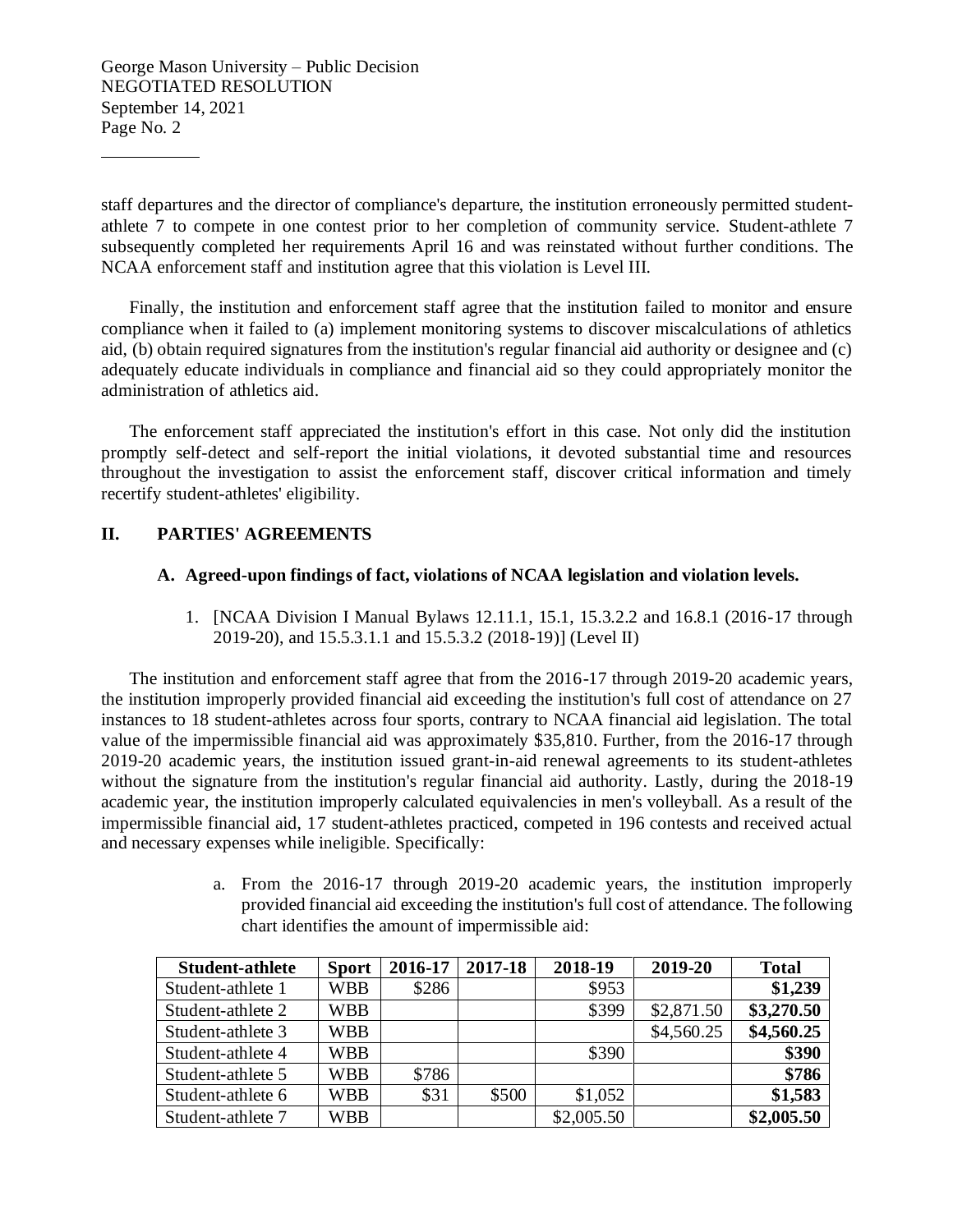| <b>Student-athlete</b> | <b>Sport</b> | 2016-17 | 2017-18 | 2018-19     | 2019-20     | <b>Total</b> |
|------------------------|--------------|---------|---------|-------------|-------------|--------------|
| Student-athlete 8      | WBB          | \$286   | \$300   | \$130       |             | \$716        |
| Student-athlete 9      | WBB          |         |         | \$219.89    | \$20        | \$239.89     |
| Student-athlete 10     | <b>WBB</b>   |         |         | \$3,607     | \$4,752.58  | \$8,359.58   |
| Student-athlete 11     | <b>MBB</b>   | \$286   |         |             |             | \$286        |
| Student-athlete 12     | <b>MBB</b>   |         |         | \$300       |             | \$300        |
| Student-athlete 13     | <b>MBB</b>   |         |         | \$8,425.50  |             | \$8,425.50   |
| Student-athlete 14     | <b>MBB</b>   | \$286   |         | \$180       | \$1,909.80  | \$2,089.80   |
| Student-athlete 15     | <b>MBB</b>   | \$286   |         |             |             | \$286        |
| Student-athlete 16     | <b>WVB</b>   |         | \$89    |             |             | \$89         |
| Student-athlete 17     | <b>WVB</b>   |         |         | \$575       |             | \$575        |
| Student-athlete 18     | WTF          |         |         |             | \$679       | \$679        |
| <b>Total</b>           |              | \$1,961 | \$889   | \$18,236.89 | \$14,793.13 | \$35,810.02  |

[NCAA Bylaw 15.1 (2016-17 through 2019-20)]

- b. During the 2016-17 through 2019-20 academic years, the athletics department used the director of financial aid's e-signature to sign the grant-in-aid agreements without requesting permission or approval. Therefore, the institution issued grant-in-aid renewal agreements to all its student-athletes without an appropriate signature from the institution's regular financial aid authority or designee. [NCAA Bylaw 15.3.2.2 (2016-17 through 2019-20)]
- c. In the 2018-19 academic year, the institution incorrectly logged countable nonathletics aid as noncountable. When the aid was correctly categorized, the institution's men's volleyball program had a team equivalency total of 4.94, which exceeded the permitted maximum of 4.5. [NCAA Bylaws 15.5.3.1.1 and 15.5.3.2 (2018-19)]
- 2. [NCAA Division I Manual Constitution Bylaw 12.11.1 (2020-21)] (Level III)

The institution and enforcement staff agree that March 10, 2021, the institution permitted studentathlete 7 to compete while ineligible. Specifically, the institution had declared student-athlete 7 ineligible due to her involvement in the violations detailed in Agreed-Upon Finding of Fact No. 1 and sought reinstatement for her eligibility, but erroneously permitted her participation in one contest before she completed required community service. Student-athlete 7 subsequently completed her requirements April 16 and was reinstated without further conditions.

3. [NCAA Division I Manual Constitution 2.8.1 (2016-17 through 2019-20)] (Level II)

The institution and enforcement staff agree that during the 2016-17 through 2019-20 academic years, the scope and nature of the violations detailed in Agreed-Upon Finding of Fact No. 1 demonstrate that the institution violated the NCAA principle of rules compliance when it failed to (a) implement monitoring systems to discover miscalculations of athletics aid, (b) obtain required signatures from the institution's regular financial aid authority or designee and (c) adequately educate individuals in compliance and financial aid so they could appropriately monitor the administration of athletics aid.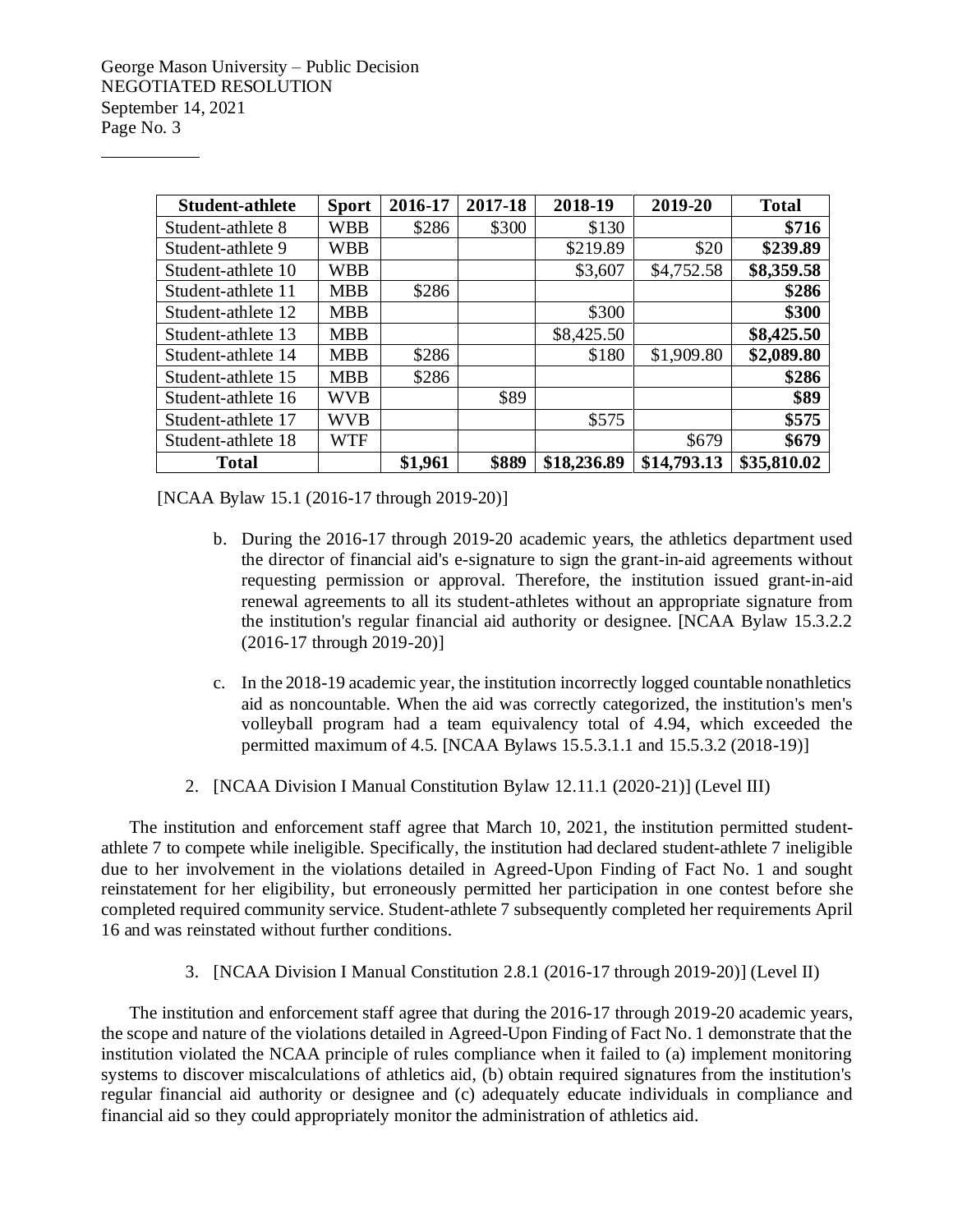## **B. Agreed-upon aggravating and mitigating factors.**

Pursuant to NCAA Bylaw 19.5.12.1.3-(e), the parties agree that the aggravating and mitigating factors identified below are applicable. The parties assessed the factors by weight and number and agree that this case should be properly resolved as Level II **–** Mitigated.

## **Institution:**

- 1. Aggravating factors (Bylaw 19.9.3).
	- a. Multiple Level II violations by the institution [Bylaw 19.9.3-(g)].
	- b. One or more violations caused significant ineligibility or other substantial harm to a student-athlete [Bylaw 19.9.3-(i)].
- 2. Mitigating factors (Bylaw 19.9.4).
	- a. Prompt acknowledgment of the violations, acceptance of responsibility and imposition of meaningful corrective measures and/or penalties [Bylaw 19.9.4-(b)].
	- b. Affirmative steps to expedite the final resolution of the matter [Bylaw 19.9.4-(c)].
	- c. An established history of self-reporting Level III or secondary violations [Bylaw  $19.9.4-(d)$ ].<sup>5</sup>
	- d. The absence of prior conclusions of Level I, Level II or major violations committed by the institution [Bylaw 19.9.4-(h)].

# **III. OTHER VIOLATIONS OF NCAA LEGISLATION SUBSTANTIATED; NOT ALLEGED**

None.

# **IV. REVIEW OF OTHER ISSUES**

None.

# **V. PARTIES' AGREED-UPON PENALTIES**

All penalties agreed upon in this case are independent and supplemental to any action that has been or may be taken by the NCAA Division I Committee on Academics through its assessment of postseason ineligibility, historical penalties or other penalties.

<sup>5</sup> The institution reported 29 Level III or secondary violations from 2016 to 2021, approximately six violations each year.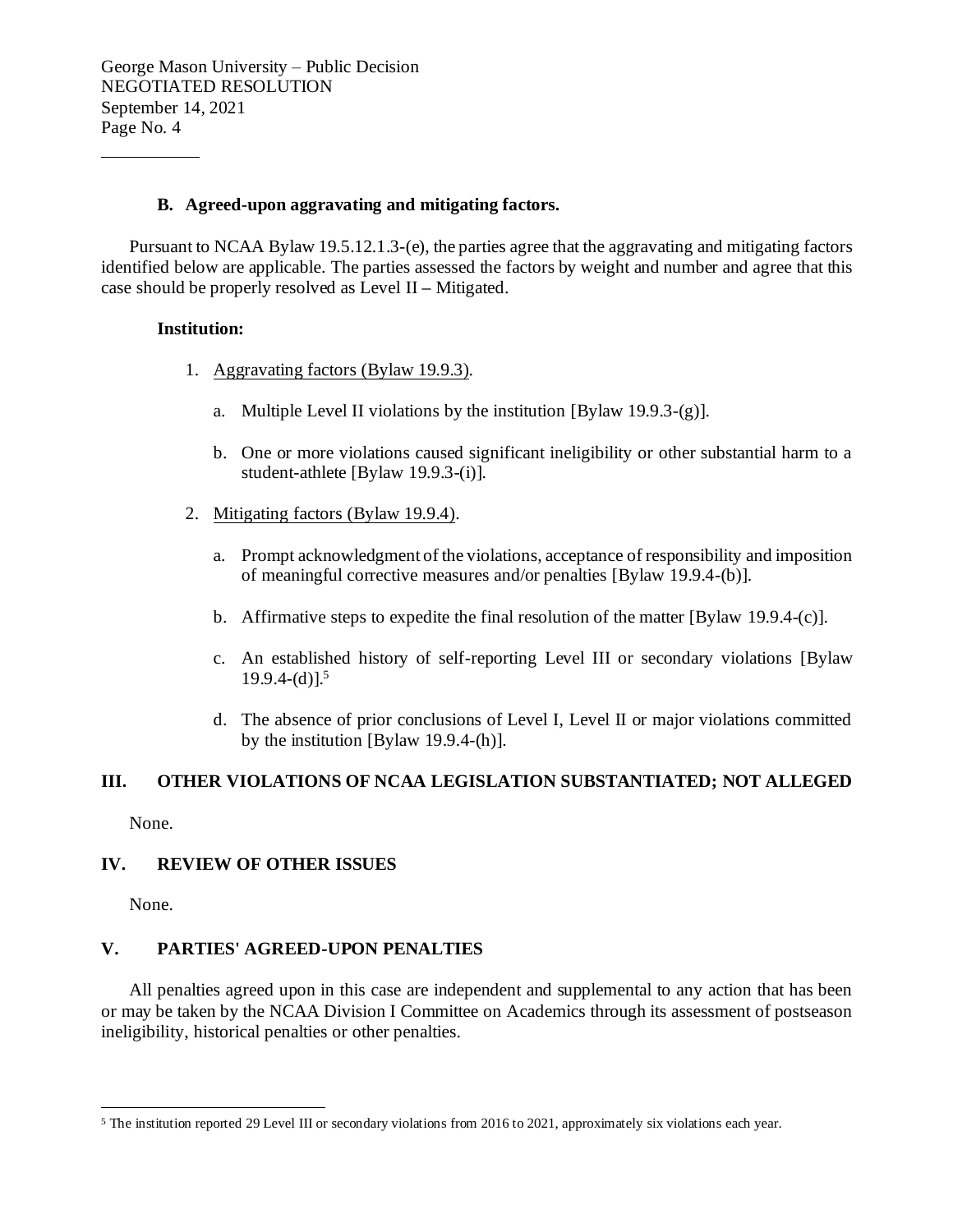Pursuant to Bylaw 19.5.12.1.3-(e), the parties agree to the following penalties:

## **Core Penalties for Level II – Mitigated Violations (Bylaw 19.9.5)**

- 1. Probation: One year of probation from September 14, 2021, through September 13, 2022.
- 2. Financial penalty: The institution shall pay a fine of \$5,000 to the NCAA.
- 3. Scholarship reductions: The institution shall reduce the number of grants-in-aid awarded to men's volleyball by a total of .44 (10%) over the 2021-22 and 2022-23 academic years. The institution shall be limited to no more than 8.56 grants-in-aid in men's volleyball for the combined 2021-22 and 2022-23 academic years.<sup>6</sup>

## **Additional Penalties for Level II – Mitigated Violations (Bylaw 19.9.7)**

- 4. Selected staff members in the financial aid department must attend one Regional Rules Seminar by July 2022.<sup>7</sup>
- 5. Public reprimand and censure through the release of the negotiated resolution agreement.
- 6. Vacation of team and individual records: Ineligible participation in the men's basketball, women's basketball and women's volleyball programs occurred over four years as a result of violations in this case. Therefore, pursuant to Bylaws 19.9.7-(g) and 31.2.2.3 and NCAA Division I Committee on Infractions Internal Operating Procedure (IOP) 5-15-7, the institution shall vacate all regular season and conference tournament wins, records and participation in which the ineligible student-athletes competed from the time they became ineligible through the time they were reinstated as eligible for competition. Further, if the ineligible student-athletes participated in NCAA postseason competition at any time they were ineligible, the institution's participation<sup>8</sup> in the postseason contests in which the ineligible competition occurred shall be vacated. The individual records of the ineligible student-athletes shall also be vacated. However, the individual finishes and any awards for all ineligible student-athletes shall be retained. Further, the institution's records regarding its men's basketball, women's basketball and women's volleyball programs, as well as the records of the head coaches, shall reflect the vacated records and be recorded in all publications in which such records are reported including, but not limited to,

<sup>6</sup> Consistent with Level III case precedent and based on the violation being the result of a clerical/data entry error and the subsequent change in the bylaw that would make the aid awarded now permissible, the parties agree that a 1-for-1 penalty is appropriate in this circumstance.

<sup>7</sup> There are two NCAA Regional Rules Seminars per calendar year. The panel notes that George Mason did not identify the "selected staff members" who will be required to attend the NCAA Regional Rules Seminars. The panel strongly encourages George Mason to require any and all financial aid staff members who have athletics-related financial aid responsibilities to attend. George Mason should identify the individuals who attend the NCAA Regional Rules Seminars in the institution's annual compliance report submitted to the Division I Committee on Infractions.

<sup>&</sup>lt;sup>8</sup> The institution shall maintain their 2018 women's basketball NIT banner. The banner only includes the institution's participation in the NIT. The banner does not include an NCAA championship or Final Four appearance.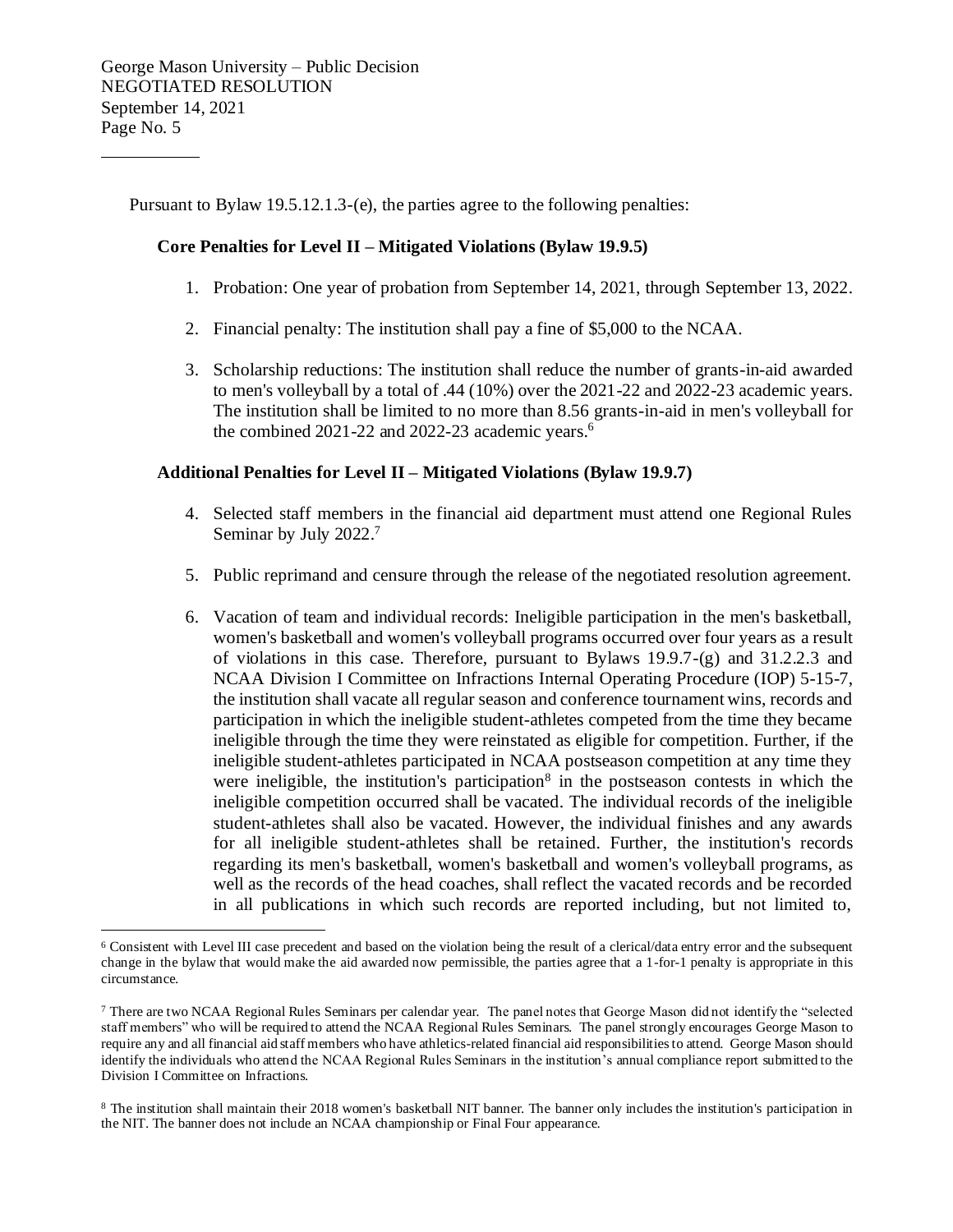> institutional media guides, recruiting material, electronic and digital media plus institutional, conference and NCAA archives. Any institution that may subsequently hire the affected head coach shall similarly reflect the vacated wins in their career records documented in media guides and other publications cited above. Head coaches with vacated wins on their records may not count the vacated wins toward specific honors or victory "milestones" such as 100th, 200th or 500th career victories. Any public reference to the vacated records shall be removed from the athletics department stationery, banners displayed in public areas and any other forum in which they may appear. Any trophies awarded by the NCAA in men's basketball, women's basketball and women's volleyball shall be returned to the Association.

> Finally, to aid in accurately reflecting all institutional and student-athlete vacations, statistics and records in official NCAA publications and archives, the sports information director (or other designee as assigned by the director of athletics) must contact the NCAA media coordination and statistics office and appropriate conference officials to identify the specific student-athletes and contests impacted by the penalties. In addition, the institution must provide the media coordination and statistics office with a written report detailing those discussions. This written report will be maintained in the permanent files of the media coordination and statistics office. The written report must be delivered to the office no later than 14 days following the release of this decision or, if the institution appeals the vacation penalty, at the conclusion of the appeals process. A copy of the written report shall also be delivered to the office of the Committees on Infractions at the same time.

- 7. During this period of probation, the institution shall:
	- a. Continue to develop and implement a comprehensive educational program on NCAA legislation to instruct coaches, the faculty athletics representative, all athletics department personnel and all institutional staff members with responsibility for recruiting and certification legislation.
	- b. Submit a preliminary report to the office of the Committees on Infractions by October 31, 2021, setting forth a schedule for establishing this compliance and educational program.
	- c. File with the office of the Committees on Infractions annual compliance reports indicating the progress made with this program by August 1 during each year of probation. Particular emphasis shall be placed on the institution's compliance measures taken to ensure adherence with financial aid legislation and related rules education.
	- d. Inform prospects in the affected sports in writing that the institution is on probation for one year and detail the violations committed. If a prospect takes an official paid visit, the information regarding violations, penalties and terms of probation must be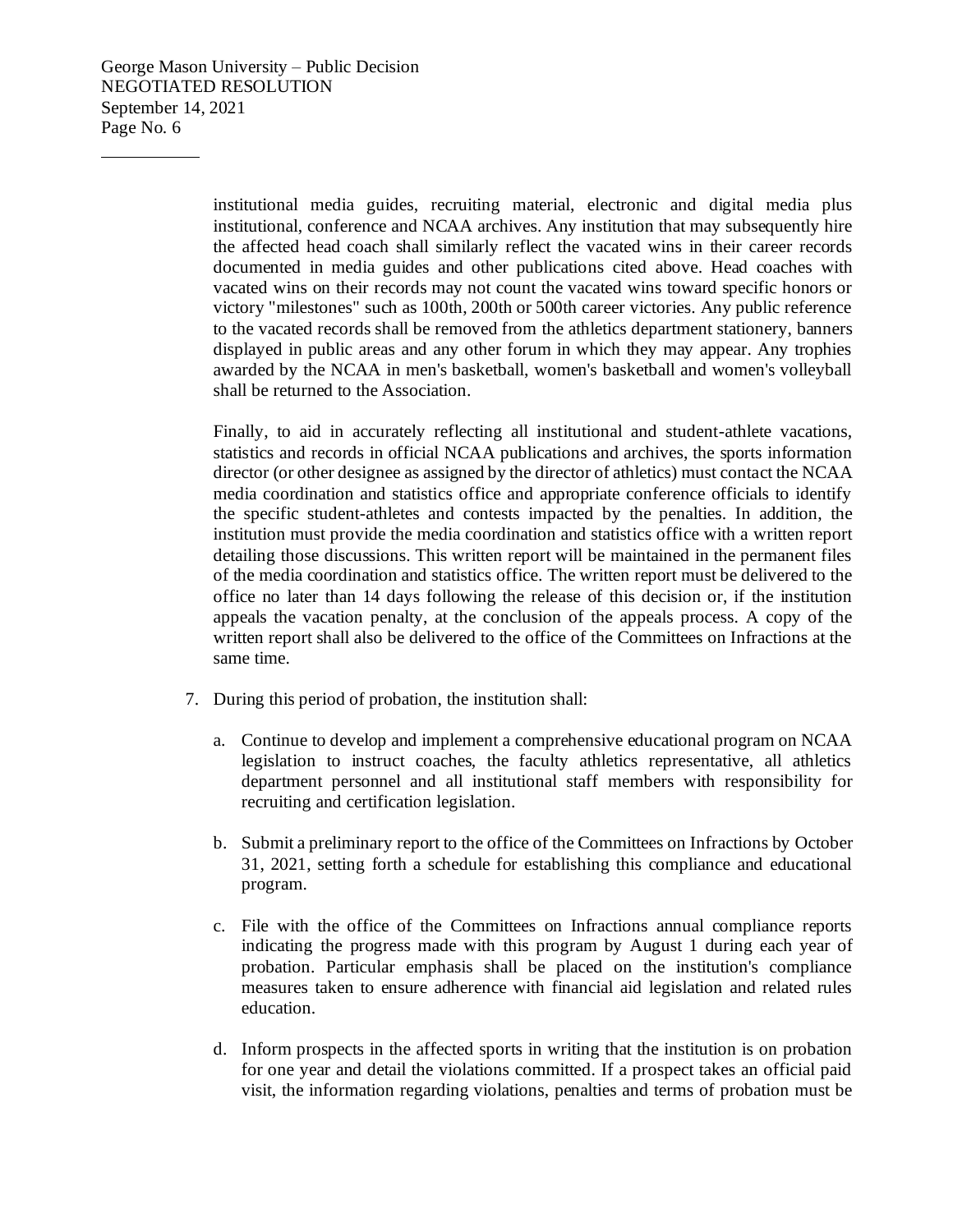provided in advance of the visit. Otherwise, the information must be provided before a prospect signs a National Letter of Intent.

- e. Publicize specific and understandable information concerning the nature of the infractions by providing, at a minimum, a statement to include the types of violations and the affected sport programs and a direct, conspicuous link to the public infractions decision located on the athletics department's main webpage "landing page" and in the media guides for the affected sports programs. The institution's statement must: (i) clearly describe the infractions; (ii) include the length of the probationary period associated with the case; and (iii) give members of the general public a clear indication of what happened in the case to allow the public (particularly prospects and their families) to make informed, knowledgeable decisions. A statement that refers only to the probationary period with nothing more is not sufficient.
- 8. Following the receipt of the final compliance report and prior to the conclusion of probation, the institution's president shall provide a letter to the Committee on Infractions affirming that the institution's current athletics policies and practices conform to all requirements of NCAA regulations.

## **VI. OTHER AGREEMENTS**

The parties agree that this case will be processed through the NCAA negotiated resolution process as outlined in Bylaw 19.5, and a hearing panel comprised of members of the Committee on Infractions will review the negotiated resolution. The parties acknowledge that the negotiated resolution contains agreedupon findings of fact of NCAA violations and agreed-upon aggravating and mitigating factors based on information available at this time. Nothing in this resolution precludes the enforcement staff from investigating additional information about potential rules violations. The parties agree that, pursuant to Bylaw 19.1.2, the violations identified in this agreement occurred and should be classified as Level II **–** Mitigated.

If a hearing panel approves the negotiated resolution, the institution agrees that they will take every precaution to ensure that the terms of the penalties are observed. The institution acknowledges that they have or will impose and follow the penalties contained within the negotiated resolution, and these penalties are in accordance with those prescribed in Bylaws 19.9.5, 19.9.6, 19.9.7 and 19.9.8. The office of the Committees on Infractions will monitor the penalties during their effective periods. Any action by the institution contrary to the terms of any of the penalties or any additional violations may be considered grounds for prescribing more severe penalties or may result in additional allegations and violations.

The parties acknowledge that this negotiated resolution may be voidable by the Committee on Infractions if any of the parties were aware or become aware of information that materially alters the factual information on which this negotiated resolution is based. Additionally, the parties acknowledge that this negotiated resolution will not be binding if the case is referred to the independent accountability resolution process (Bylaw 19.11).